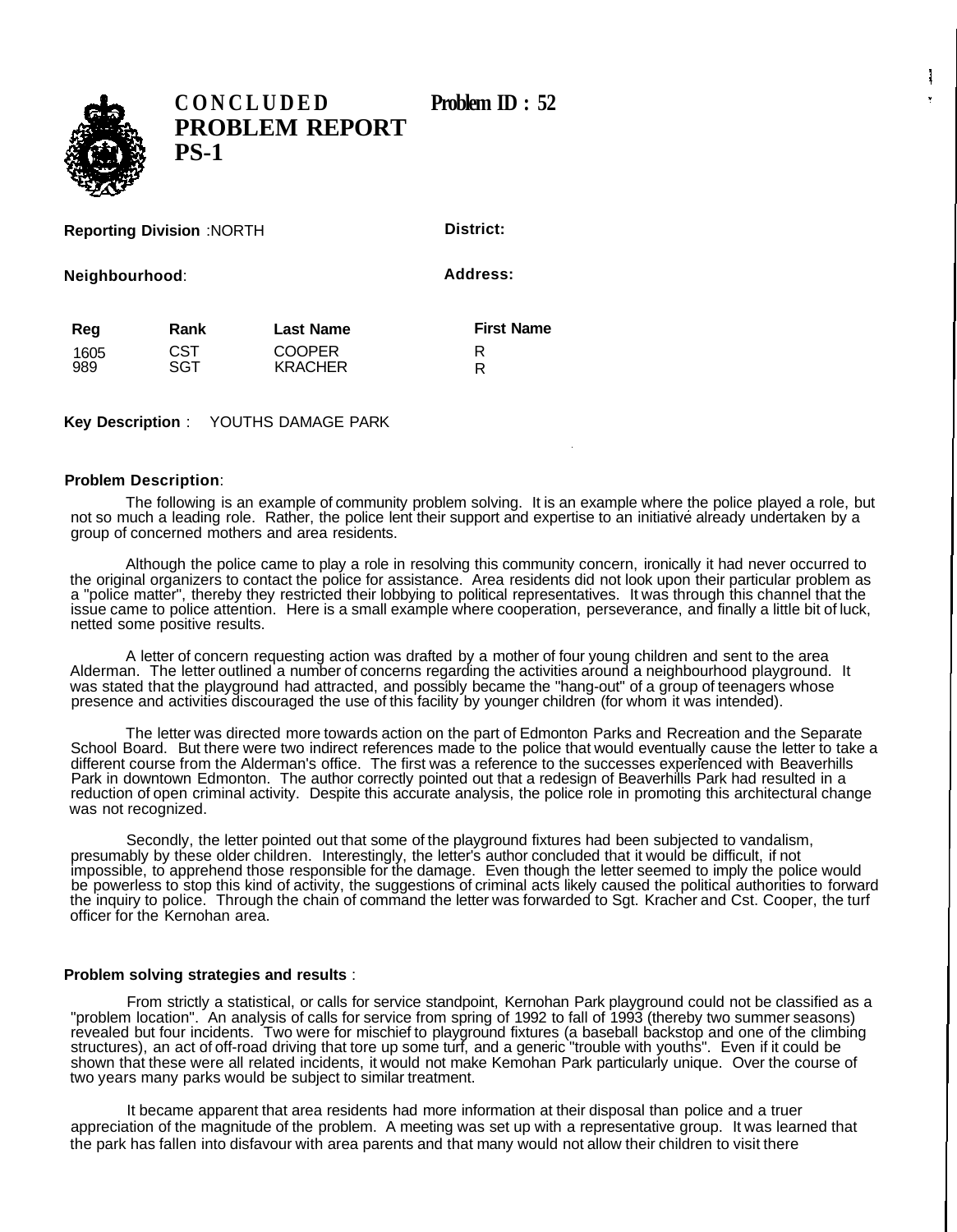unsupervised. Particularly in the evenings, even the adults felt ill at ease as they were subjected to glares and catcalls from older youths. Broken beer bottles were being found in the playground sand, there were reports of evening bonfires, and the occasional sexual liaison was being interrupted by those taking their dog for its evening walk. They fell short of prompting calls to police, rather they would just cause users to stay clear of the area. As the only playground facility for some distance, it made for an unfortunate situation for area children.

The community group was more than willing to give Cst Cooper and Sgt. Kracher a guided tour of the area. No doubt, area officers were unaware of the problem because it was not readily visible from the road. One could only gain a true appreciation once fifty yards off road. The natural setting of the park proved to be part of the problem.

Kernohan Park is a fiat, grassy area which also serves as the schoolground for Anne Fitzgerald School. Two large fields containing baseball diamonds and soccer ptiches are connected by the playground area. Immediately to the east is a heavily wooded area that leads by ravine to the river valley. The wooded area has an extensive trail network. The nearest roadway is Clareview Road to the west. Even here the playground is recessed quite far from the road.

A stripmall complete with convenience store is situated across Clareview Road but is constructed so as to face away from the park. Two townhouse developments, one distantly north ana one distantly west, serve as the only "eyes" on the Kernohan Park apart from the road itself. The end result is a playground that can pride itself in its natural setting, but is somewhat secluded.

To further complicate its setting, the designers of the park chose to complement the natural areas with contoured ground. Four berms were erected between the road and the park and they were planted with coniferous trees and shrubs. While aesthetically pleasing to the eye, this arrangement served to completely restrict vision to the park from the road or any nearby residences.

A good number of the residents concerns were substantiated by this tour. Broken glass was found among the sand. A number of the playground structures showed signes of abuse and minor dismantaling. Of particular concern was the evidence of graffiti on some structures. Fortunately, graffiti remains a rare phenomenon in Edmonton and its incidence alone is a strong indicator of problems. It became apparent that the lack of calls for service had failed to signal a problem in this case.

As a next step, Sgt. Kracher contacted Parks and Recreation staff. They confirmed the situation as described by area residents. Kernohan Park had long been considered the "worst" park in the northeast sector in terms of damage and maintenance requirements. In fact, the playground was only a shadow of its former self. Because of vandalism and dismantling, many of the original playground structures had been removed as they were no longer safe. Budget restraints and prioritization precluded their replacement and it was generally felt it would be money poorly spent. For the most part, these incidents went unreported to police.

A further background check on this situation revealed this was anything but a "new" problem. The community league in the area confirmed it had been an issue for years. Past principals of Anne Fitzgerald School had requested changes to the park, oddly enough, so had Parks and Recreation workers. To this point, these pleas had fallen on deaf ears. To provide a clearer definition of what the community was trying to achieve and how it felt about the current situation, police assisted with a "safety audit'. This was done in conjunction with the Mayor's Taskforce on Safer Cities and included a questionaire for residents and a video tape of the area. The total package made for a more coordinated presentation and added focus to what the community organizers felt would be the most viable solution.

A meeting has held with one of the Parks and Recreation supervisors to reconcile the various agendas. There seemed to be consensus that changes were necessary, but what kind? It was acknowledged that the congregating of youths in and of itself was not the true problem. After all, playgrounds were designed to attract young persons, albeit not for destructive or disruptive purposes. Harking back to the Beaverhills experience, it was generally felt that a redesign of the park held the most promise.

To address this issue, the input of Cst. R. Desmeules was sought out. With expertise in CPTED (Crime Prevention Through Environmental Design), Cst. Desmeules was able to suggest a more appropriate configuration of the surrounding grounds. This would allow for more visual access to the playground from adjacent areas. Among the recommendations were removal of the berns, alternative vegetation from coniferous trees to deciduous, trimming of brush from remaining natural treed areas, and cutting back of wooded areas extending from the ravine area. Hopefully this would go a long ways towards "opening" this area and give less savory users of the parks a less sheltered feeling.

This seemed to be a very straightforward proposal, but posed problems of its own. First of all, removal of the berms was not met with unanimous approval. Some area residents liked the contoured ground and the planted conifers. They had no children and tended not to venture too deeply into the park. As noted earlier, the problem was less visible from the roadway and beyond. Secondly, there is more to the playground constuction than meets the eye. Drainage has to be considered as they are outfitted with a weeping tile network. The original park design clearly had taken the contour of the berms into accoount and it would be more than just a matter of bulldozing the ground flat. Then there were City ordinances and policies to consider. Planted trees, such as conifers, must be moved rather than destroyed. The expense of this alone would be an aggravating factor. Finally, underbrush around native poplar growths, is essential to the survival of these types of trees. The offer of a community organized "slash and burn" party to remove underbrush was politely declined by City biologists.